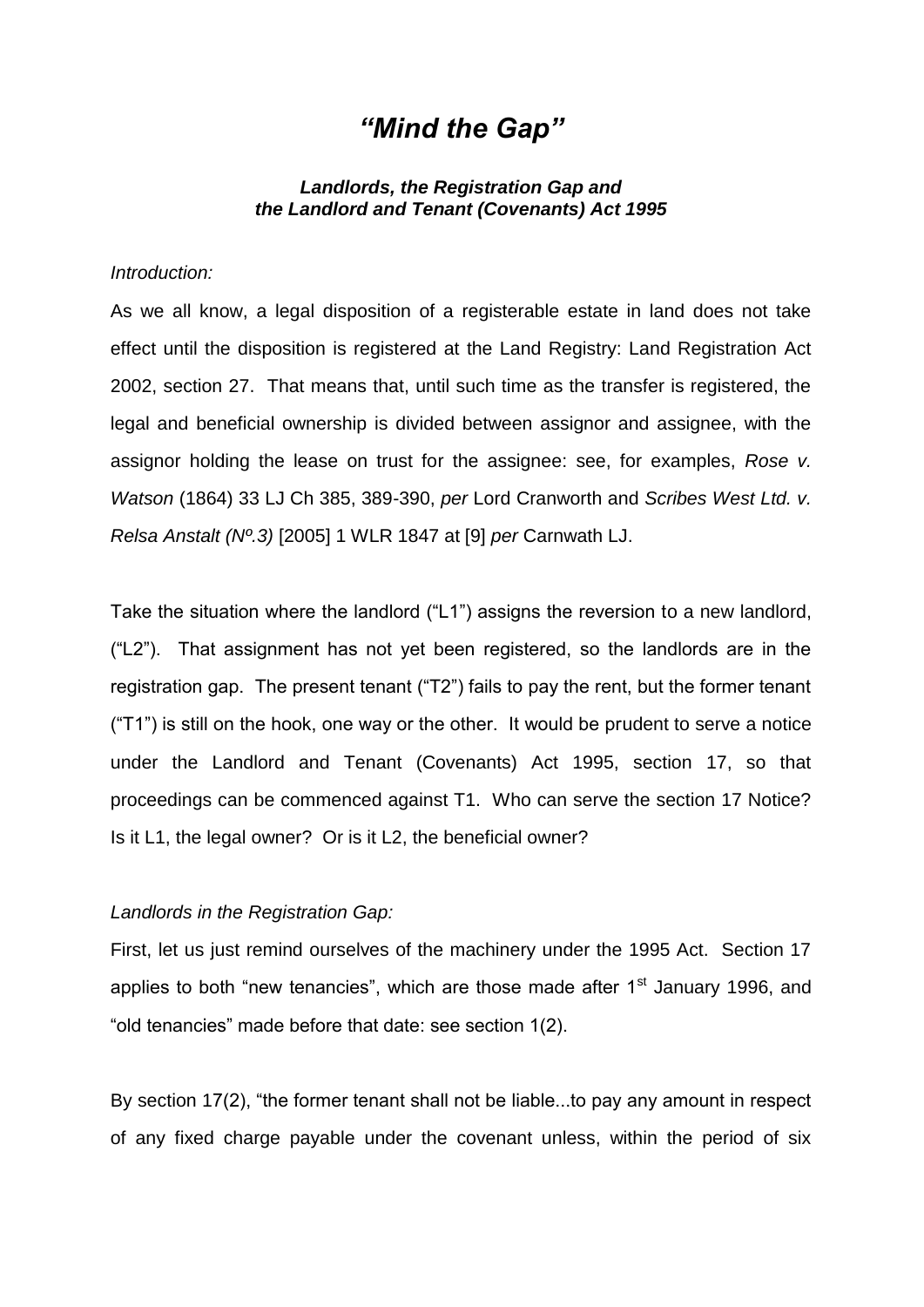months beginning with the date when the charge becomes due, **the landlord** serves on the former tenant a notice". So, the key issue is who is "the landlord". Section 17(6) defines a "landlord", for the purposes of section 17 alone, as "*any* person who has a right to enforce payment of the charge": "charge" includes "rent". That still does not clarify who is so entitled during the registration gap: assignee or assignor? Or does the use of the word "any" provide a clue?

## *Old Tenancies:*

Take first an "old tenancy", made prior to the 1995 Act coming into force. According to the Court of Appeal in the "old tenancy" case of *Scribes West*, the answer appears to be *both* L1 and L2 are within the definition of "the landlord", as both the assignor and the assignee landlord have a concurrent right to enforce payment of the rent.

Giving the only reasoned judgment, Carnwath LJ held that the legal and equitable right to collect rent was "annexed and incident to and shall go with the reversionary estate in the land" by the Law of Property Act 1925, section 141. Pending registration, the only thing that passed under that section amounted to an equitable assignment of that right. The legal right to receive the rent remained with the legal owner until registration. Accordingly, **both** the beneficial and the legal owner had "the right to recover, receive, enforce and take advantage of rent, lessee's covenants and conditions" in the registration gap: see paragraphs [11]-[12].

*Scribes* was not a case about the 1995 Act, but about whether the assignee landlord could forfeit the lease during the registration gap. So, it is not the answer to our question as such. But it does tell us that L1 and L2 have a concurrent right to enforce the covenant to pay rent under an "old tenancy". Applying the logic of the judgment means that, as L1 and L2 are both entitled to enforce the covenants, they are also **both** within the definition of "the landlord" for the purposes of section 17(6). But, the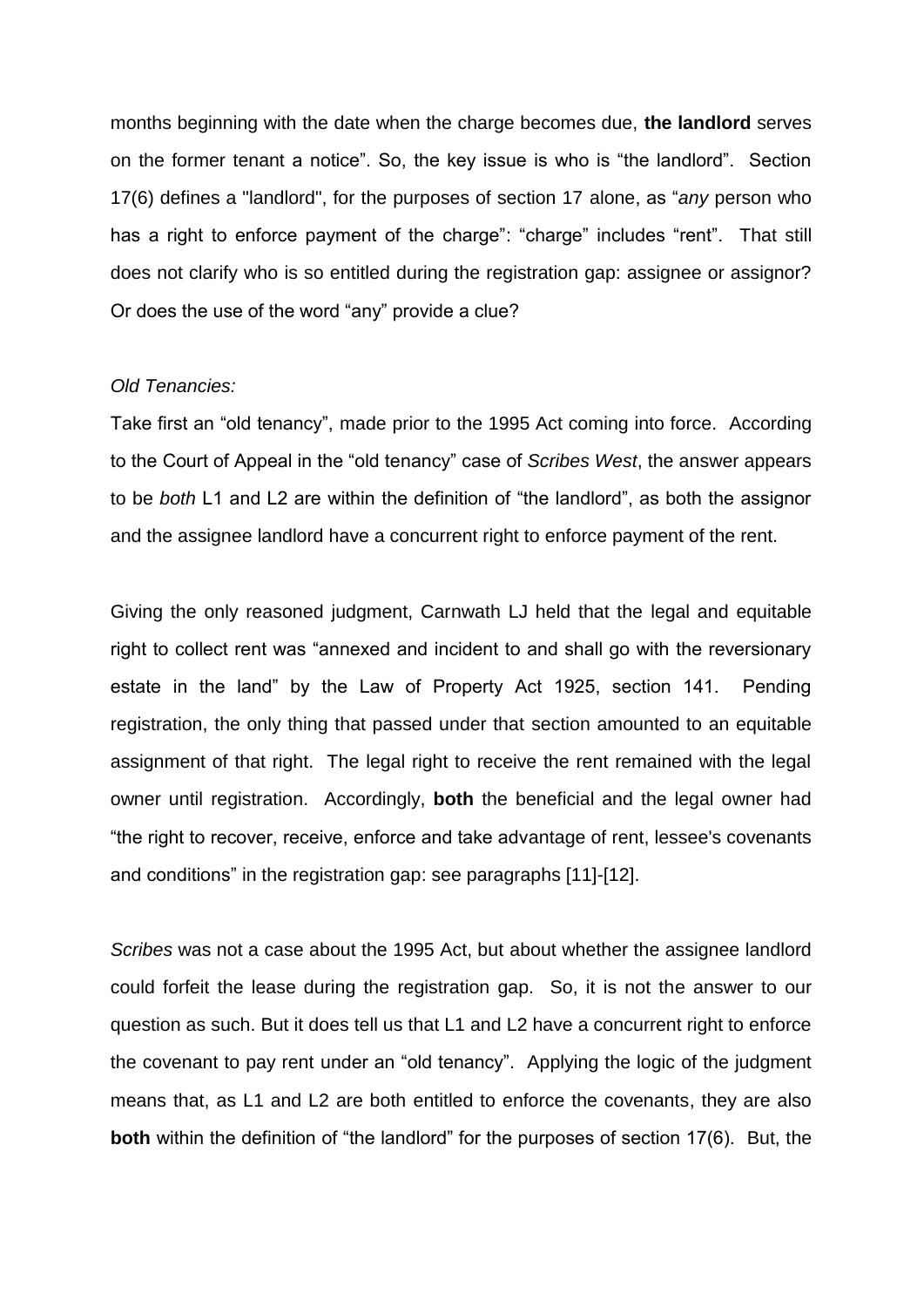judgment does not help us decide whether that means both of them can serve their own section 17 notice? If they do so, who does the tenant pay? The first one to serve? Both in full? Pay half the rent to each?

Fortunately for the confused tenant, that problem does not arise. Section 28(4) of the 1995 Act provides that, "where two or more persons jointly constitute either the landlord or the tenant in relation to a tenancy, any reference in this Act to the landlord or the tenant is a reference to both or all of the persons who jointly constitute the landlord or the tenant, as the case may be". So, as the "landlord" for the purposes of section 17(6) is apparently both the assignor L1 and the assignee L2 in the registration gap, they need to *jointly* serve a *single* section 17 notice. If the *Scribes* analysis is a problem, it is the landlords' problem.

## *New Tenancies:*

If the lease was a "new tenancy", made after  $1<sup>st</sup>$  January 1996, T1 would be released from liability, unless he has given an AGA. We shall imagine that he has, and then ask once more who has to serve the section 17 Notice: assignor, assignee or both acting in concert?

For "new tenancies", the transmission of the benefit of the tenant's covenants on an assignment of the reversion will be effected by section 3 of the 1995 Act, not section 141 of the 1925 Act. The words, "annexed and incident to" from section 141 are replicated in section 3(1), which then adds "and ... shall pass on an assignment ... of the reversion". Thus, the operative words in section 141 relied on by Carnwath LJ in the *Scribes* case are replicated in effect by section 3(1). That suggests the answer might be the same for new tenancies as it is for old tenancies.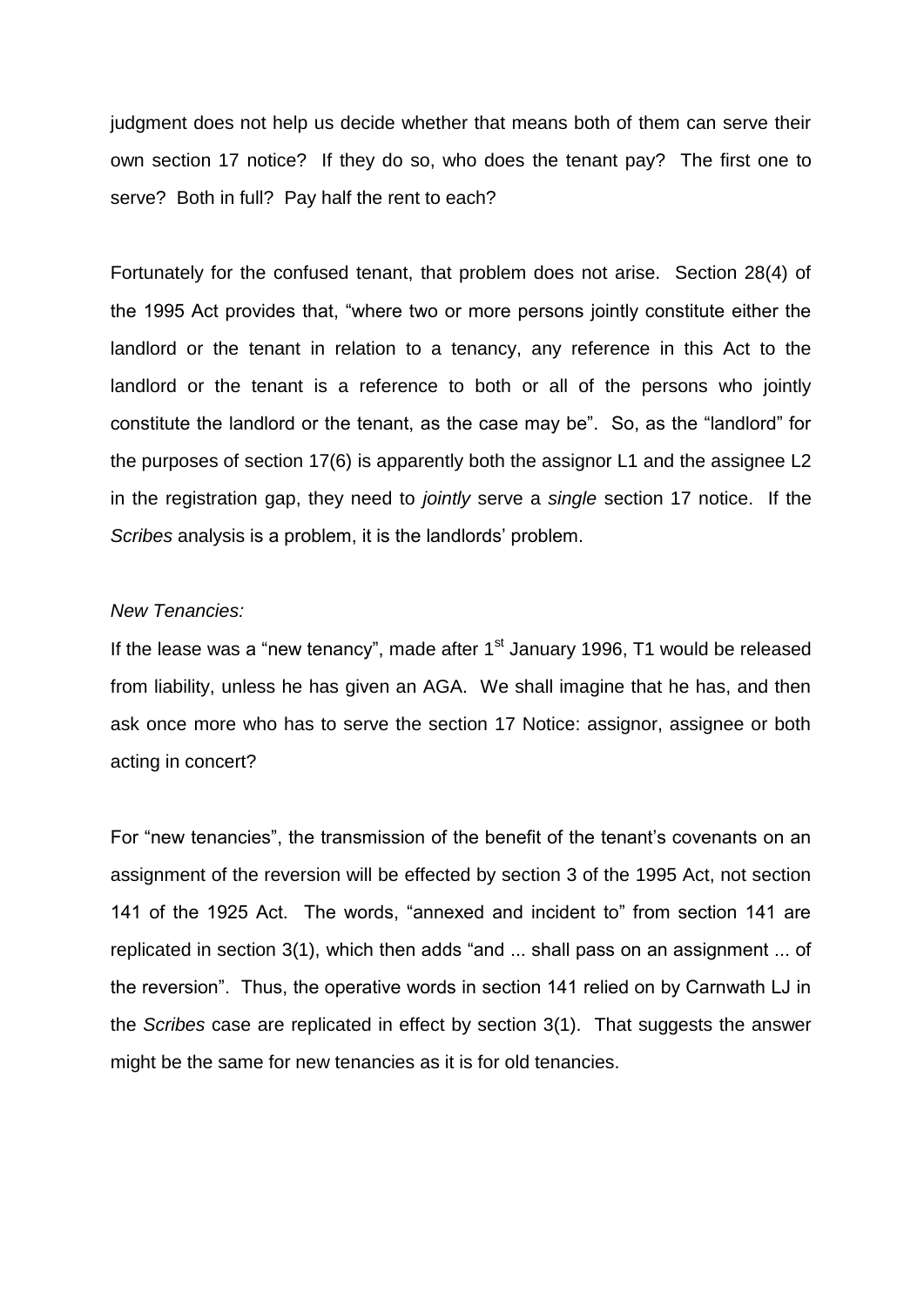As Carnwath LJ suggested *obiter* in *Scribes* at [29], the express inclusion of "equitable assignment" in the definition of "assignment" reinforces the view that the 1995 Act has regard to the rights of equitable owners. Indeed, by replicating the words of section 141, section 3(1) tends to suggest that there is meant to be concurrent liability to both landlords under the 1995 Act, exactly as under the 1925 Act. There is a little support for this view in *Wembley National Stadium Ltd v. Wembley (London) Ltd* [2008] 1 P&CR 3 at [28] where due regard was given to the assignee's beneficial ownership. That said, the exact issue we are considering here was not discussed.

However, section 3(3)(b) of the 1995 Act is rather different from section 141. It provides that, "*as from the assignment* the assignee ... becomes entitled to the benefit of the tenant covenants of the tenancy". The words, "as from the assignment" are new. But do they suffice to draw a distinction between the assignment in equity, which creates the "registration gap" and the assignment at law which closes it?

The answer is surprisingly unclear. Sections 6 and 8 possibly provide a partial answer. Until a landlord has served notice on a tenant, he is not released from the burden of the landlord covenants. As a consequence of this, he is entitled to the benefits of the tenant covenants until such a release occurs: section 6(2)(b). Release is said to occur "as from assignment". But again, which assignment- equitable or legal?

The Landlord and Tenant (Covenants) Act 1995 (Notices) Regulations 1995 sets out the prescribed form for section 8 notices for landlords seeking release. In the notes to Form 3, the date on which notice is to be given is "either before *transfer* or within the period of four weeks beginning with the date of the *transfer*". Thus, the draftsman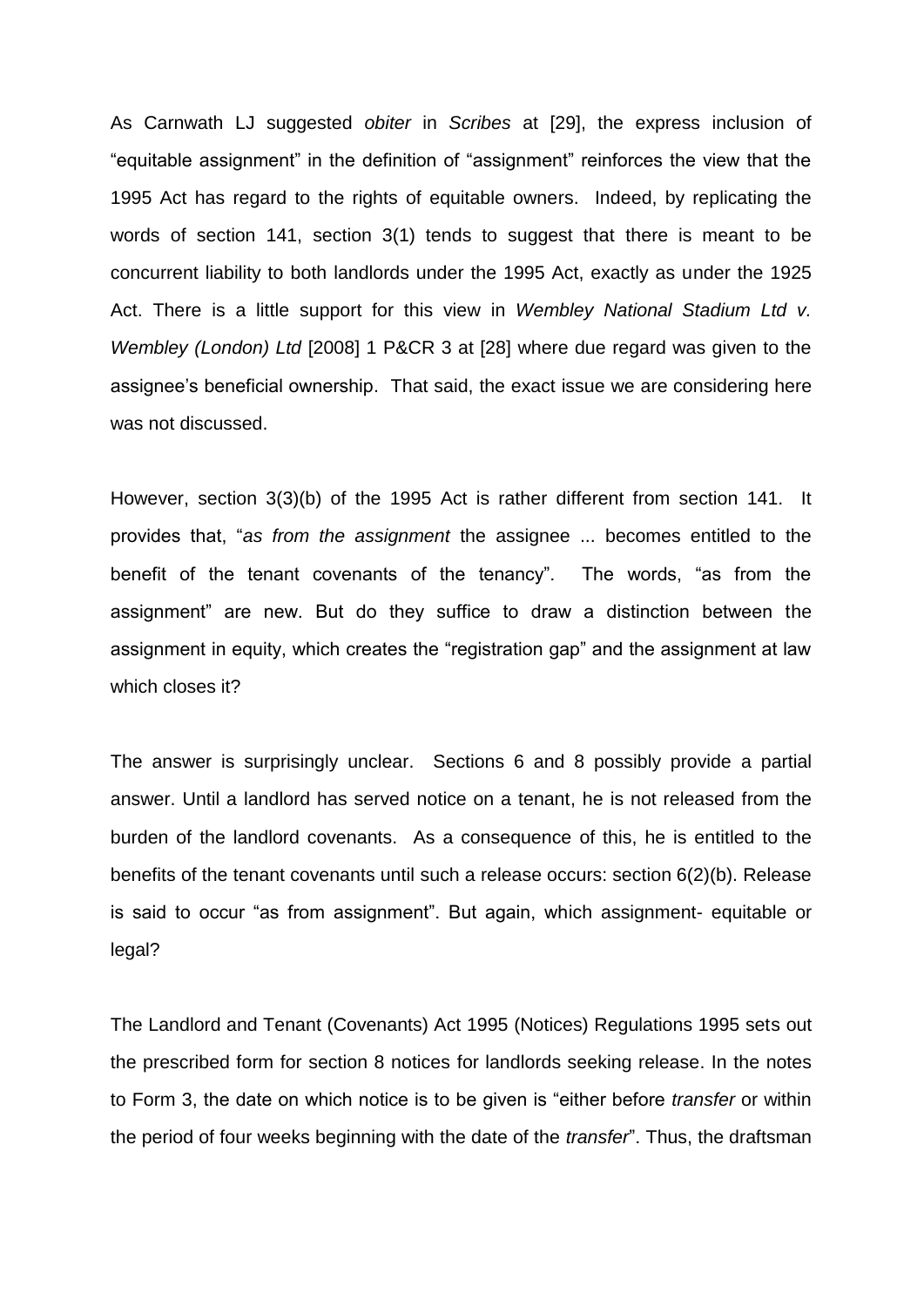of the Regulations seems to think that the relevant assignment is the equitable one which takes effect on the transfer, not the legal assignment caused by registration.

This point on the Regulations supports the argument made by Tim Fancourt QC in his *Enforceability of Landlord and Tenant Covenants* (2<sup>nd</sup> edn., 2006), paragraph 14.03, that "as from the assignment" in section 3(3) should be construed so as to mean "from the date of the transfer", not "from the date of registration". The new landlord must be entitled to the benefit of the tenant covenants at the latest when the previous landlord ceases to be entitled, otherwise the tenant is off the hook during the registration gap. That cannot have been something Parliament intended, surely?

However, given section 8 is retrospective, should the assignor landlord still join with the assignee in serving a section 17 notice? For the purposes of section 3, section 28 also defines "landlord" as "the person for the time being entitled to the reversion expectant on the term of the tenancy". In the registration gap, there are still two persons entitled to the reversion, even if the equitable assignment suffices to transfer the benefit of the covenants: there is still one person entitled to the reversion in law, pending registration, and someone else is entitled to it in equity.

We suggest that prior to registration, the cautious view is that there are two landlords entitled to the benefit of the reversion: one in equity, one in law. It is inconvenient, but as somebody famously observed in a very different context, "stuff happens". Therefore, despite the different formulation in section 3(3), it appears that there is little difference here between "old tenancies" and "new tenancies": the 1995 Act perpetuates the situation where the legal and beneficial owners are *both* entitled to recover the rent from the tenant, albeit that this could be retrospectively dealt with by a release under section 6. Be that as it may, we suggest that during the registration gap, the "landlord" of a new tenancy, for the purposes of section 17(6), is both the